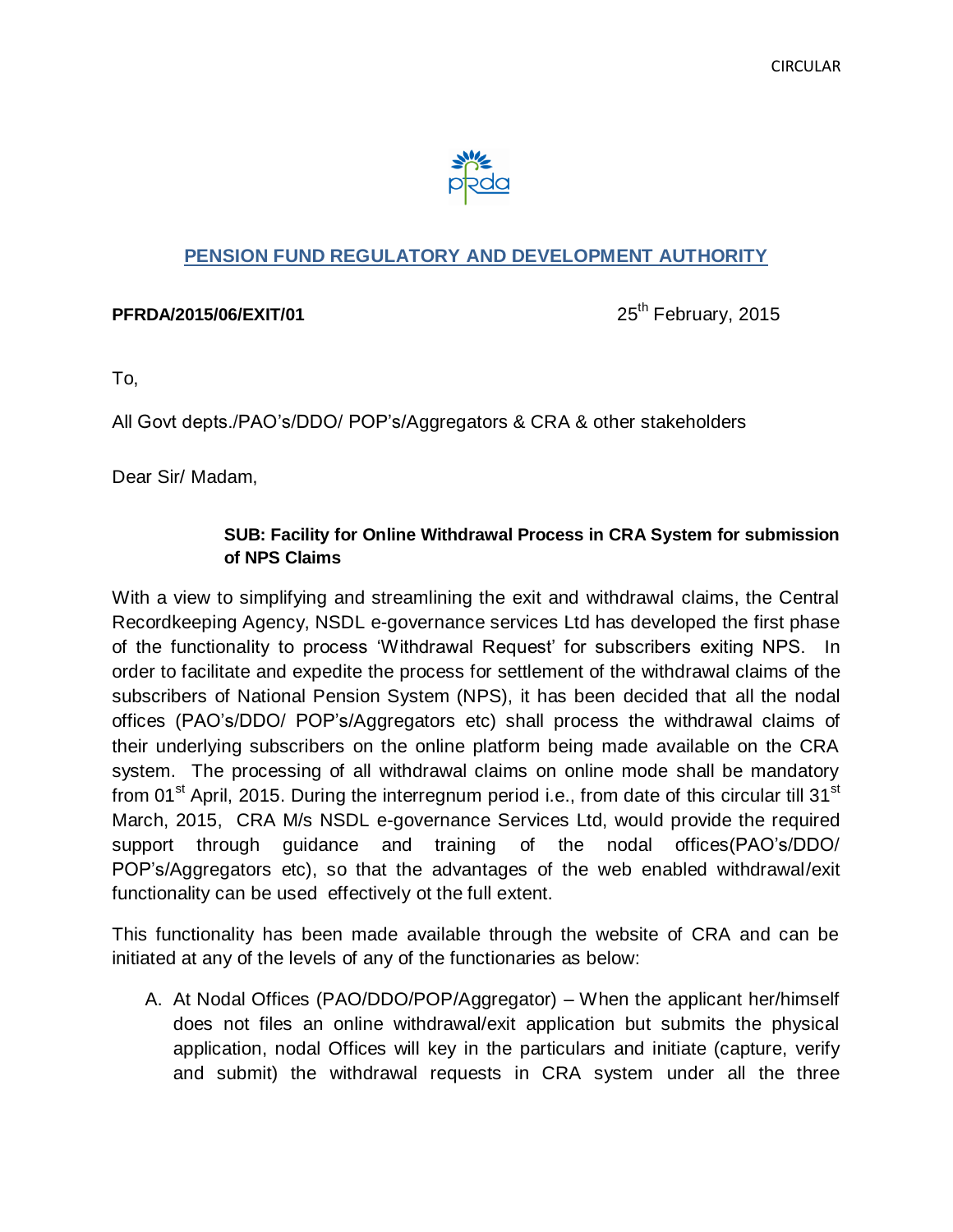categories (Exit due to Superannuation/attainment of 60 years, exit before the age of Superannuation/attainment of 60 years and exit due to Death)

B. For Subscribers – In case of Superannuation/attainment of 60 years, exit before the age of Superannuation/attainment of 60 years, the subscribers can also initiate withdrawal requests in the CRA system which shall subsequently have to be verified by the Nodal Office(PAO/DDO/POP/Aggregator) in CRA system, before it is considered and finally disposed off by the NPS Trust.

The Nodal Offices are requested to note that:

- Once the withdrawal request is generated by the subscriber or Nodal office, the physical withdrawal request (print out of the form generated from the CRA system after submission of request) should be duly signed by the subscriber along with his photograph. The Nodal office shall certify the KYC Documents and other relevant supporting documents of the subscriber/claimant.
- The Withdrawal form shall be forwarded by the Nodal Office after the certification to NPS Claims Processing Cell at CRA. The Checklist of the documents collected is enclosed as Annexure II.
- If the physical withdrawal request for a subscriber has already been forwarded earlier to CRA for processing, the Nodal Office is not required to raise any further request in the CRA system.

Important features of the online Claims Processing:

- 1. In case of superannuating subscribers, Claim IDs will be generated six months prior to the date of superannuation/attaining the age of 60 years of age. Nodal Offices will be able to initiate the withdrawal request for subscriber superannuating in the CRA system for all such cases where Claim ID has been generated.
- 2. If request is initiated by the subscriber, the Nodal Office has to authorise the same in CRA system.
- 3. Nodal Office will be able to initiate the request in the CRA system even for those PRANs which have superannuated earlier (as Claim IDs have also been generated for all such subscribers as an onetime exercise.)
- 4. In case of subscribers who have expired (and claimants have requested withdrawal) or requested for premature exit, Nodal Offices will generate Claim IDs after submitting the request in the CRA system.

Further Nodal Offices are required to send only the Withdrawal Requests generated from the CRA (post submission of the request in the CRA system) to CRA (at following address) for processing along with the necessary supporting documents. The process is applicable for processing of the lump sum amount (60%, 20%) while the purchase of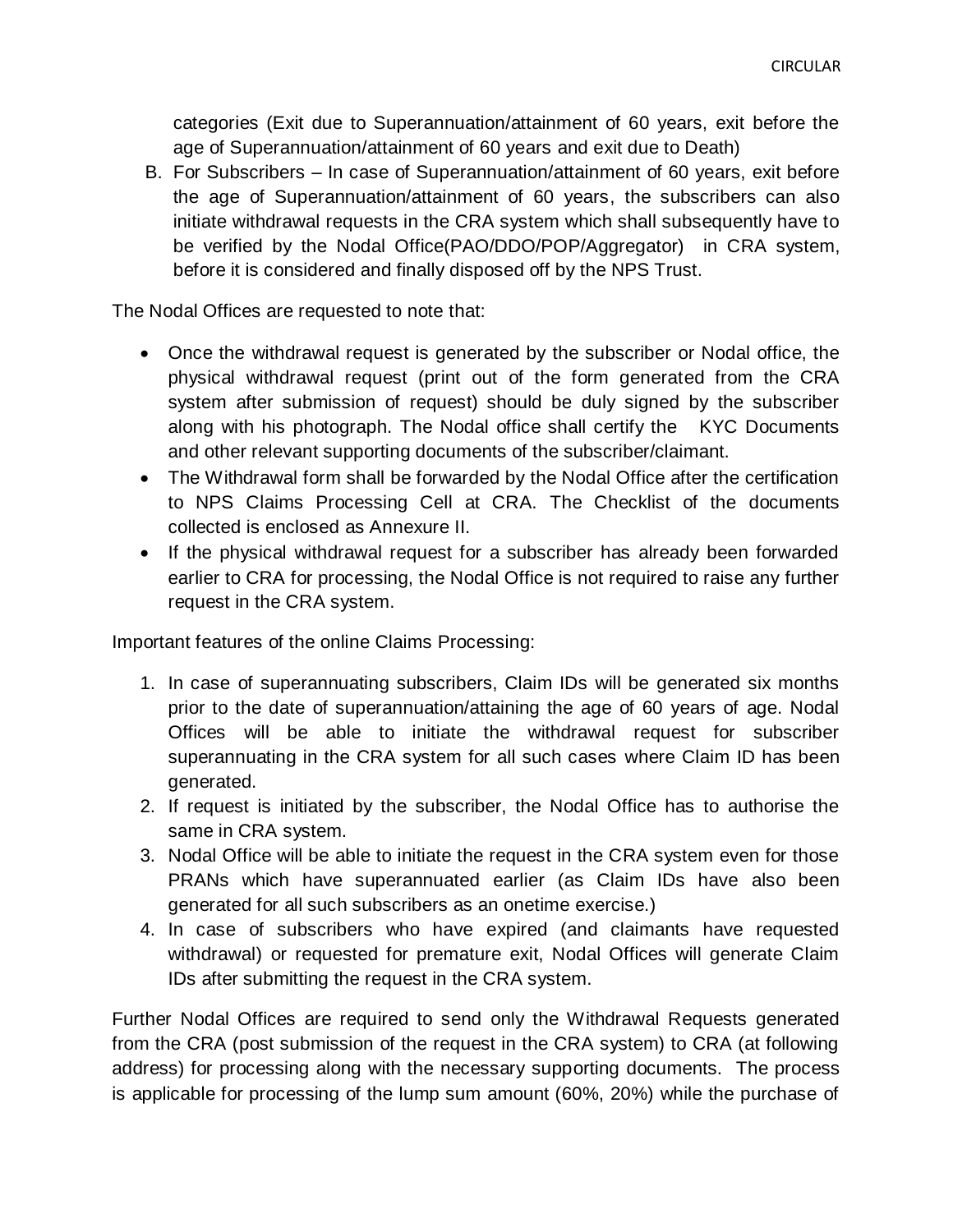annuity shall take place on manual basis as per existing guidelines till the online annuity purchase system is in place.

Subscribers who wish to defer the purchase of Annuity (PFRDA circular dated September 17, 2013, a copy of which is enclosed for reference), a separate physical request signed by the subscriber and counter sigjned by the Nodal Office may be forwarded along with the Withdrawal Request form. Further, in case a subscriber wishes to exercise the option of complete Withdrawal where total NPS corpus is less than Rs. 2 lakh (please refer to PFRDA circular dated October 23, 2013, a copy of which is enclosed for reference), a physical request may be forwarded to CRA along with the Withdrawal Request in the format provided in the aforesaid PFRDA circular. In case the requests for deferred Annuity or complete withdrawal due to insufficient corpus are not received along with the Withdrawal request but separately, the requests may not be entertained.

The detailed process is present under Annexure I and the same has already been sent to the Nodal Offices vide CRA's Circular No: CRA/PO & RI/Master/2013/005 dated 13th Nov, 2013.

In case of any further clarification on the subject including the processing of withdrawal requests online, you may contact Mr. Sarvdeep Singh at 022-24994512 (E-mail ID sarvdeeps@nsdl.co.in) or Mr. Sudhanshu Shekhar at 022-24994862 (Email IDsudhanshus@nsdl.co.in).

Yours faithfully,

 **Sd/- Venkateswarlu Peri**  General Manager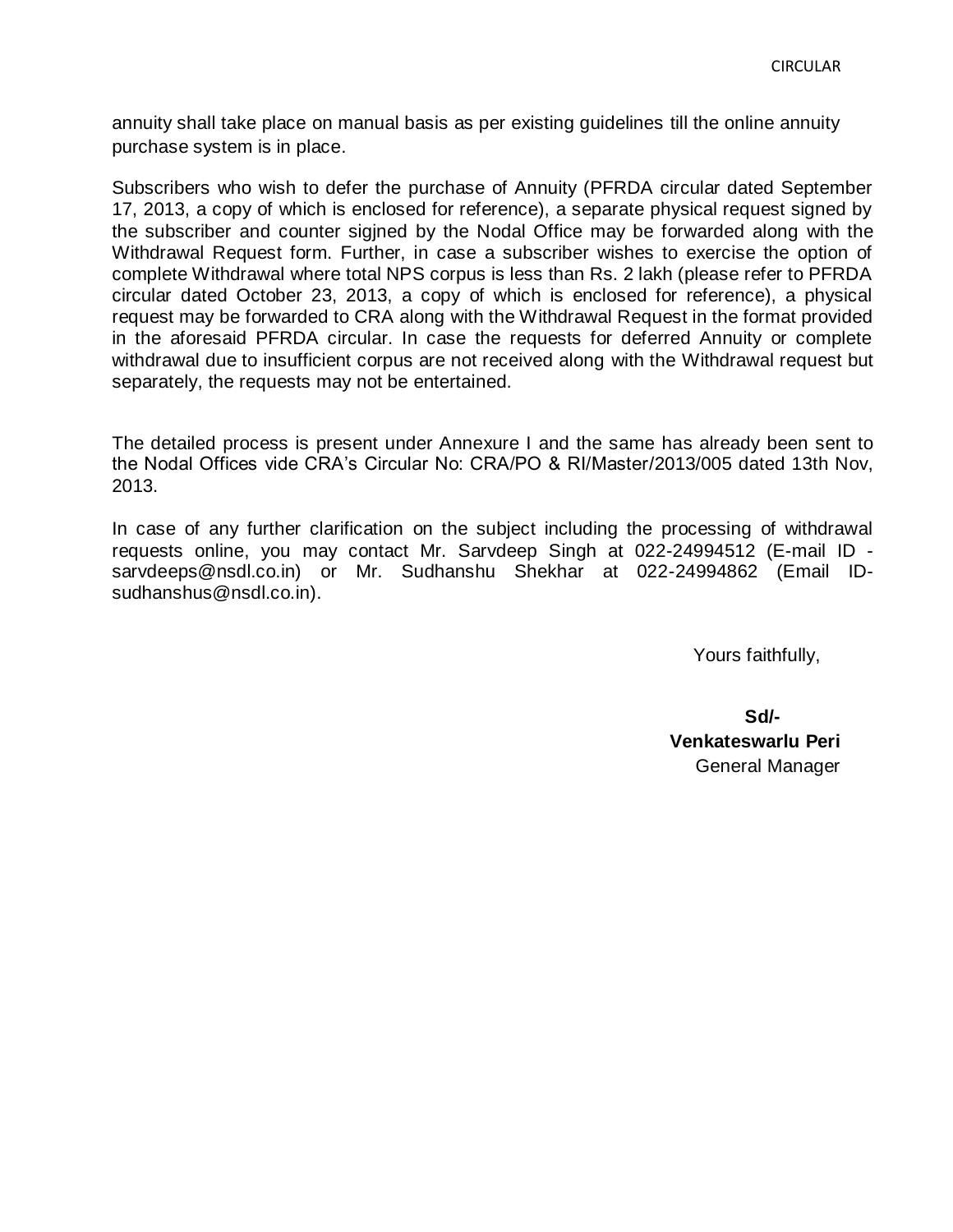#### **ANNEXURE**

### **Exit from National Pension System (NPS) – Processing of Withdrawal Request**

#### **Preface**

The first phase of the Exit from NPS (Withdrawal functionality) has been made available to the Nodal Offices (PAO/DTO/POP-SP and the DTAs and POPs in the centralised mode) and the subscribers. As part of the functionality, Claim IDs will be generated for all such subscribers who are going to superannuate (or attain 60 years of age) after six months. For example, Claim ID for the subscribers superannuating in May 2014 will be generated on November 30, 2013. The Nodal Offices and the subscribers can now initiate Withdrawal request in the CRA system after logging in with their User ID and Password. In case of Death and premature exit from NPS, the Nodal Office will be able to initiate Withdrawal request. This document describes the steps to be followed by Nodal Offices for initiating Withdrawal request in CRA system for subscribers who are exiting NPS. The Withdrawal request can be initiated by the subscriber as well as the Nodal Office. In case, the request is initiated by the subscriber, the Nodal Office has to authorise the same in the CRA system. The document has been divided in two chapters - Withdrawal Request raised by a Nodal Office in CRA system and Subscribers raising Withdrawal Request in CRA system.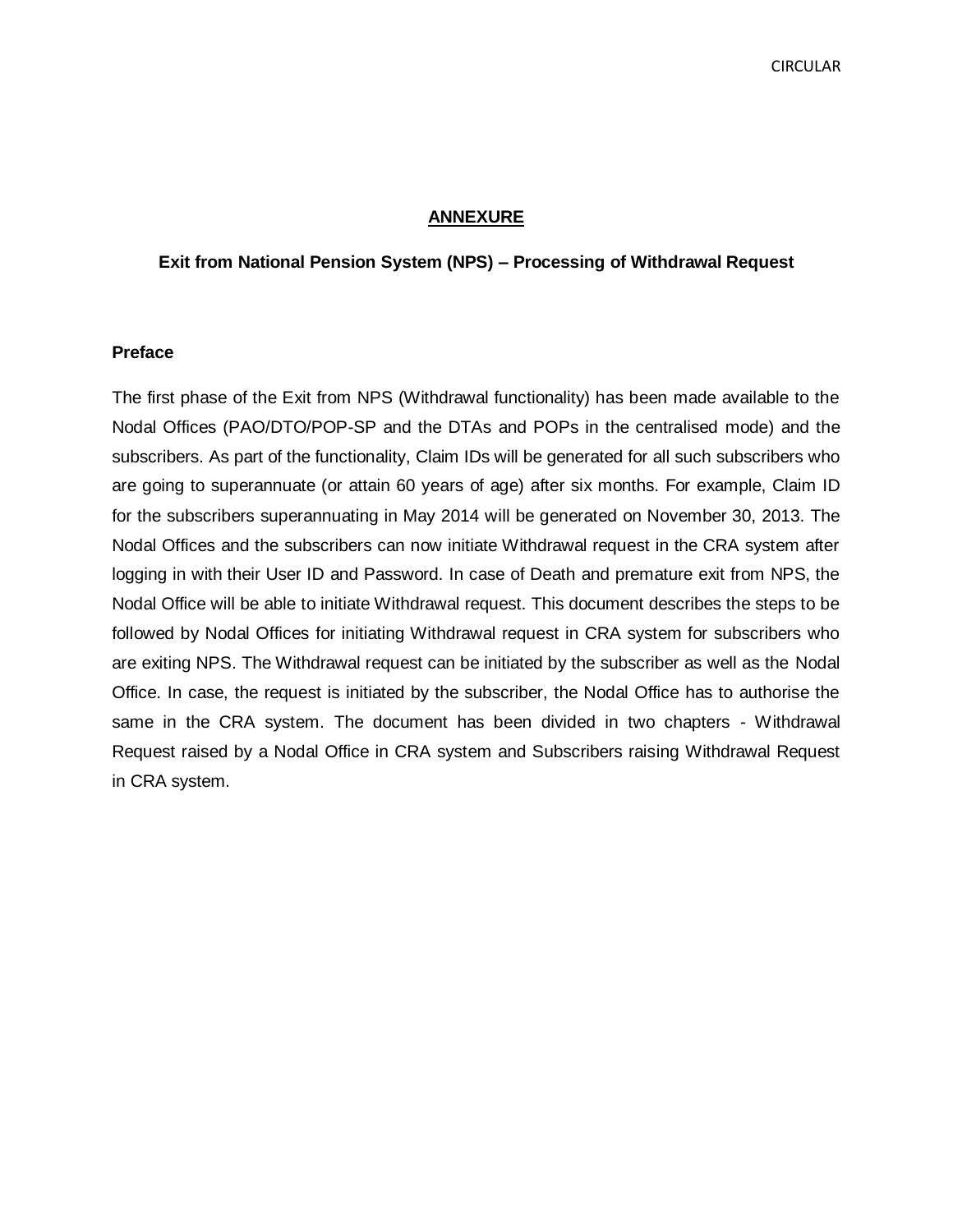CIRCULAR

### **Process detail:**

The Nodal Offices and the subscribers can now initiate Withdrawal request in the CRA system after logging in with their User ID and Password. In case of Death and premature exit from NPS, the Nodal Office will be able to initiate Withdrawal request.

This document describes the steps to be followed by Nodal Offices for initiating Withdrawal request in CRA system for subscribers who are exiting NPS. The Withdrawal request can be initiated by the subscriber as well as the Nodal Office. In case, the request is initiated by the subscriber, the Nodal Office has to authorise the same in the CRA system. The document has been divided in two chapters - Withdrawal Request raised by a Nodal Office in CRA system and Subscribers raising Withdrawal Request in CRA system.

**A. Withdrawal Request raised by a Nodal Office in CRA system** The PAO/DTO/POP-SP and the DTAs and POPs in the centralised mode (hereafter referred as Nodal Offices) can capture withdrawal request for superannuation, premature exit or death cases. These withdrawal requests after being captured in CRA system has to be signed by subscribers/claimants. Once the request is signed by the subscriber the same has to be sent to CRA along with the required documents and attestations for onwards processing of these withdrawal requests.

- 1. CRA will generate and communicate Claim IDs for all subscribers superannuating in the next six months. On the basis of these Claim IDs, the Nodal Office can capture withdrawal requests due to superannuation/exit at 60 years only.
- 2. The Nodal Office will verify whether the Withdrawal Request Form has been properly filled and check whether all KYC documents have been submitted by the subscriber. The Nodal Office will initiate the request only after such verification is carried out.
- 3. Nodal Office will login into the CRA system (www.cra-nsdl.com) using the User ID and I-Pin.
- 4. After logging in the CRA site, the User will click on the menu 'Transaction' and then on the sub-menu 'Initiate Withdrawal Request'.
- 5. The User will enter PRAN in the designated field and submit the request.
- 6. After submission, Claim ID will appear in the screen (in case Claim ID is generated by CRA) in case of superannuation.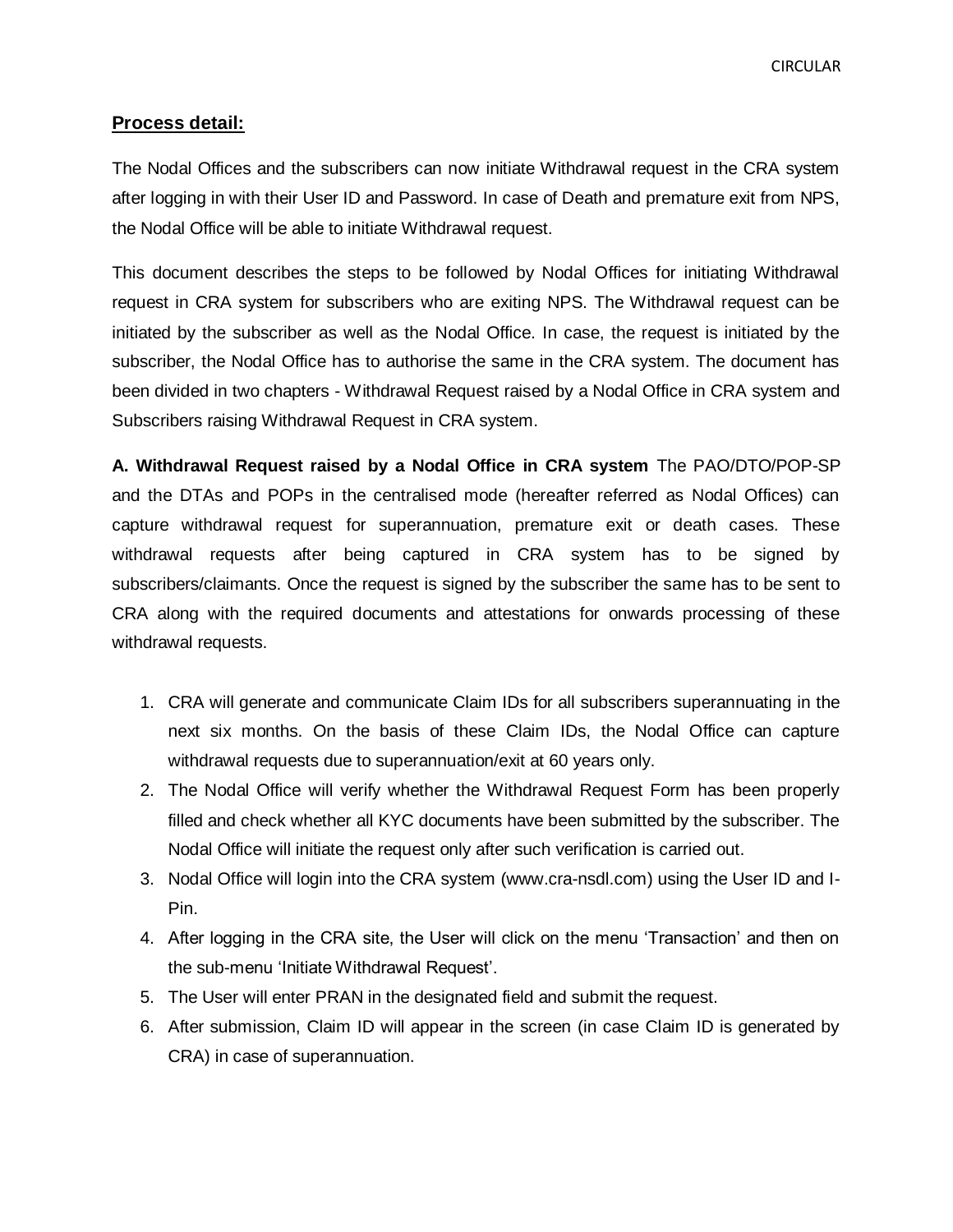- 7. However, in case of premature exit and death cases, Claim ID field will display the message 'Claim ID not generated'. A drop-down option will be available where User will select the type of withdrawal request from the available (whether it is Death or premature exit) option.
- 8. The User will select the Withdrawal type and percentage of withdrawal and submit the request.
- 9. The User will enter the bank details and nomination details based on the details submitted by the subscriber in the Withdrawal request. The details are to be supported by the documents wherever necessary (refer to the Withdrawal form for details).
- 10. In the checklist, the User will then capture the documents submitted by subscriber. The User will then submit the request.
- 11. The User will be requested to confirm the details captured. On confirmation, the request will be captured in the CRA system. In case of superannuation, Acknowledgement Number will be generated. In premature exit and Death cases, Claim ID will also be generated along with the Acknowledgement Number.
- 12. Another Nodal Office User will login into the CRA system (www.cra-nsdl.com) using second User ID and I-Pin.
- 13. The second User, after logging in the CRA site, will click on the menu 'Transaction' and then on the sub-menu 'Authorize Transaction'.
- 14. The Nodal Office User will have to select transaction type as 'Withdrawal request'. After selecting the type, the User will enter the relevant PRAN as the search criterion.
- 15. After clicking on the search button, the second Nodal Office User will be able to view the screen summary with the details of Acknowledgment Number, PRAN, Registration Date, Registered By and Request Type.
- 16. The Nodal Office User then clicks on the Acknowledgment Number hyperlink.
- 17. The second User will now have the view of the Withdrawal request initiated by the first Nodal Office User. The second Nodal Office User can view the signature of the subscriber and clicks on verify screen.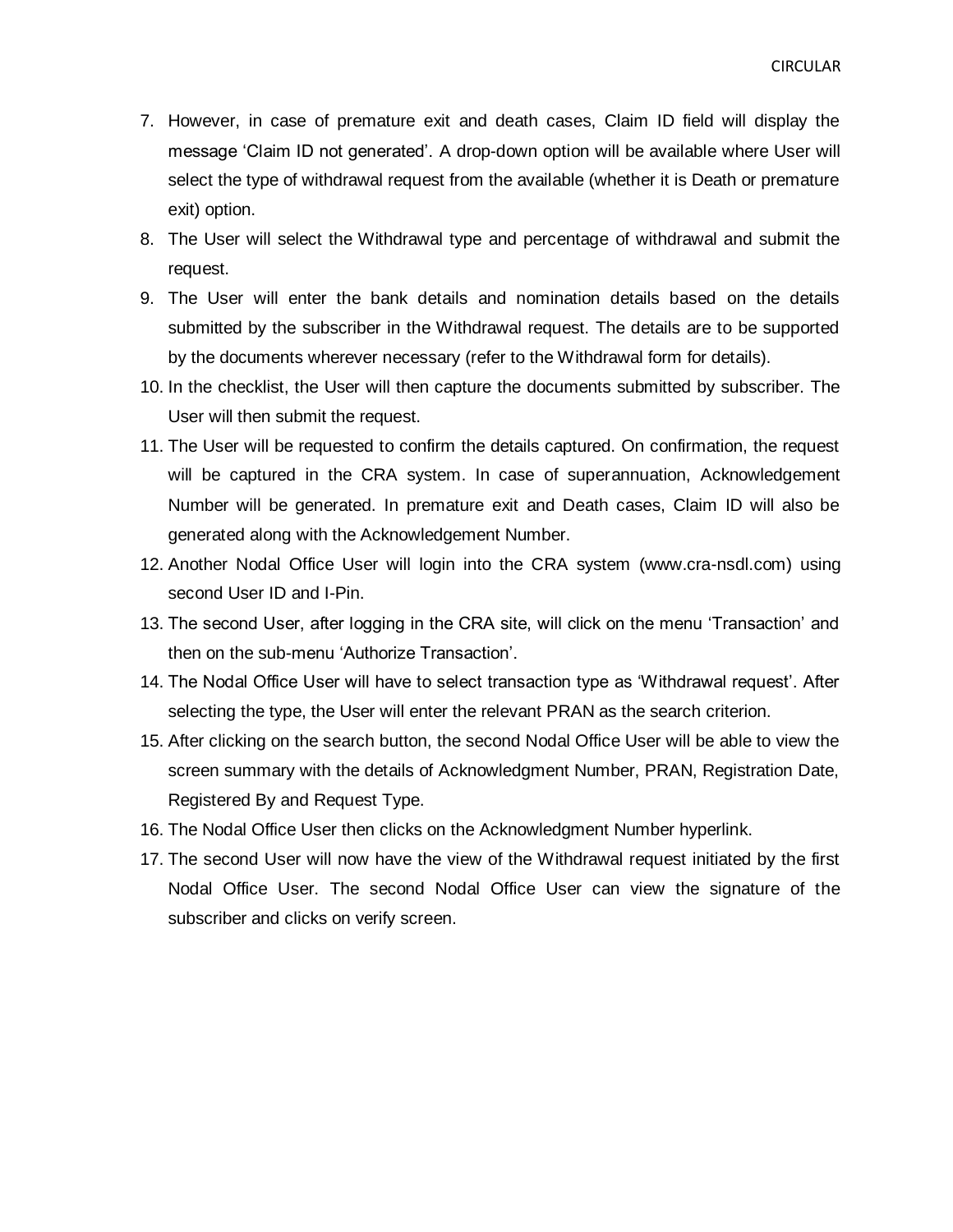- 18. The User can reject the request in case there is any mismatch or details are not proper. In case of rejection, reason is mandatory.
- 19. The Nodal Office User will authorise the Withdrawal request provided all the details are in order. The Nodal Office can click on 'View Form' and check the printable version of the Withdrawal Form.
- 20. The Nodal Office can directly click on print menu and take the printout of Withdrawal Form. The subscriber has to paste self attested photograph, sign the declarations in the withdrawal form, get the witness signatures and submit the required documents.
- 21. The Nodal Office Official has to attest the Withdrawal Form alongwith other KYC documents. The Nodal Office will then attach covering letter and sends the withdrawal docket to CRA (to be marked to NPSCPC) for further processing.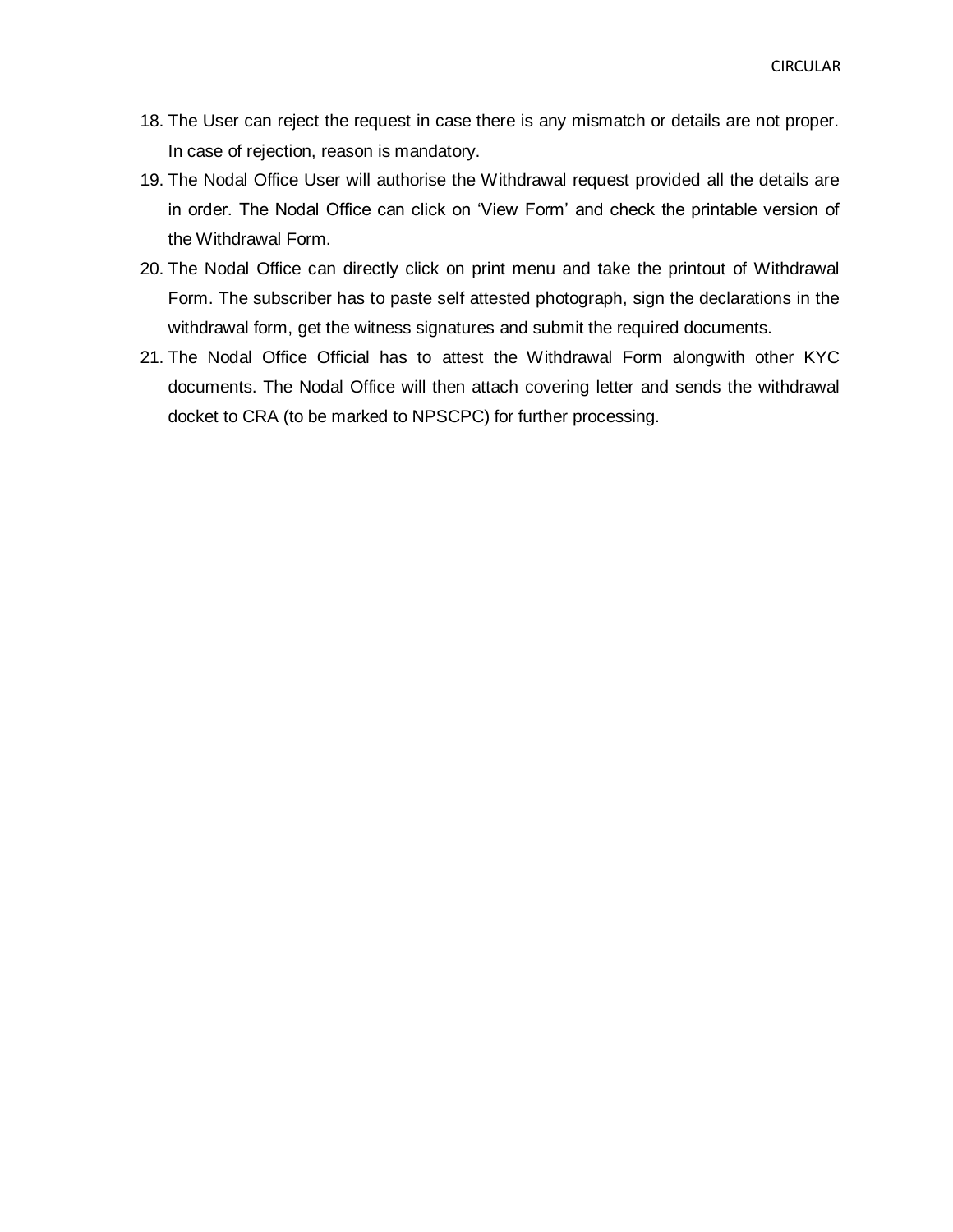**B. Subscribers raising Withdrawal Request in CRA system** NPS subscribers may initiate the withdrawal request in the CRA system six months before the age of Superannuation or on reaching the age of 60 years. CRA will generate a Claim ID six months in advance in the CRA system for all such subscribers. The NPS subscribers, after capturing their Withdrawal request in the CRA system, will submit the Withdrawal Form along with the required documents to their mapped PAO/DTO/POP-SP (hereafter referred as Nodal Office). Nodal Office is required to authorize the request in the CRA system and forward the duly authorised physical Withdrawal form along with the supporting documents to CRA for final approval and processing. The following activity flow provides the steps the subscriber and then the concerned Nodal Office has to follow while initiating a Withdrawal request. The subscriber will log-in in the CRA system with his / her User ID and the I-Pin. The subscriber will then follow the process mentioned below:

- a. After logging in, the Subscriber will click on the menu 'Initiate Withdrawal request'.
- b. In case, a subscriber whose Claim ID is not generated and tries to capture the Withdrawal request, a message will be displayed that the subscriber is not allowed to initiate any Withdrawal request.
- c. Subscriber will provide the Withdrawal Type from the dropdown menu  $-$  i) Full Withdrawal (whether the subscriber wants to withdraw the lump sum and the annuity amount immediately) ii) Deferred Withdrawal (where lump sum amount can be deferred for a particular period). The subscriber has to provide the following details:
	- i. Selection of Percentage of lump sum and annuity Withdrawal Subscriber will provide the %ge to be withdrawn as Lump-sum. Once subscriber provides the Lump-sum % share, ASP %ge share will be auto-populated.
	- ii. Selection of Bank Details Subscriber will provide the bank details to which funds will be transferred after redemption of units. If subscriber's bank details are present in the CRA system, it will be displayed to the subscriber. Subscriber may edit the bank detail by clicking the Edit button. Subscriber can also provide new bank detail by clicking the Edit button. However, the subscriber has to provide proof of bank account whether he / she has selected the existing bank account or changed the bank account.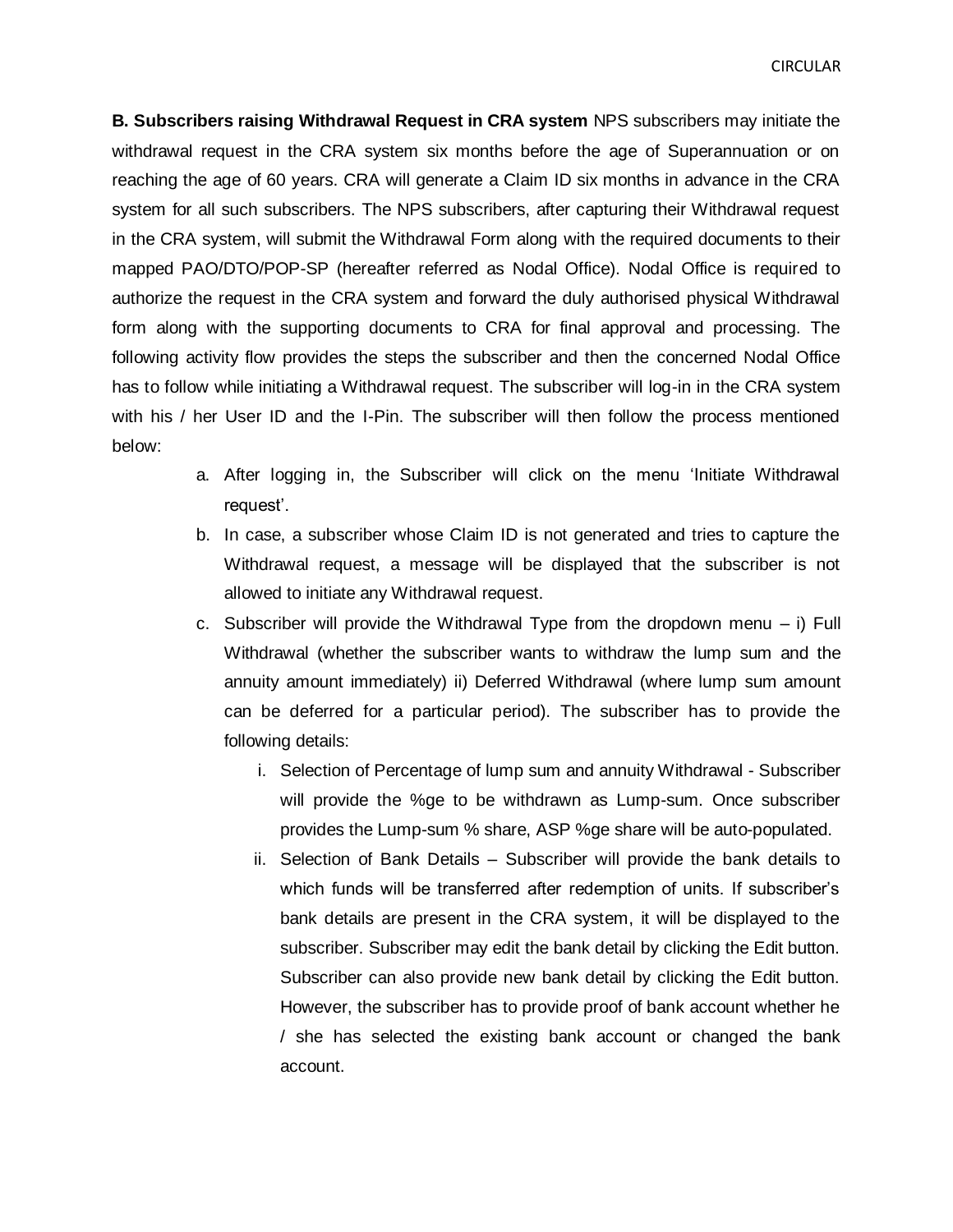- iii. Selection of Nomination Details If subscriber's nomination details are present in the CRA system, it will be shown to the subscriber. Subscriber may edit the nomination detail by clicking the Edit button.
- d. Subscriber will select the list of documents which would be submitted with the Withdrawal form. List of the documents which can be submitted are mentioned in the Withdrawal form.
- e. The subscriber will submit the request and confirm the same. After successful submission, an Acknowledgement ID will be generated.
- f. The subscriber can click on 'View Form' and view & print the Withdrawal Form.
- g. The subscriber has to paste his/her photograph and self attest it. Subscriber is also required to sign the declarations in the withdrawal form, get the witness signatures and submit the required documents to his / her mapped Nodal Office.

Once Nodal Office receives the physical request from the subscriber, it will process the request after verifying that the document is properly filled and supporting documents are in place. The roles and responsibilities of the Nodal Office would be as follows:

- 1. Nodal Office User will login into the CRA system (www.cra-nsdl.com) using the User ID and I-Pin.
- 2. Once Nodal Office User will click the menu 'Authorize Request' and will click the sub-menu 'Verify Subscriber Withdrawal Initiation'.
- 3. The Nodal Office User will enter the combination of PRAN and Ack ID and submit the request.
- 4. After submission of search button, the Nodal Office User will be able to view the screen summary with the details of Acknowledgment Number, PRAN, Registration Date, Registered By and Request Type.
- 5. The Nodal Office User will then click on the Acknowledgment Number hyperlink. The verification screen for Withdrawal request captured by Subscriber will be available to the User.
- 6. The Nodal Office User can view subscriber signature and verify the same against the signature in the Withdrawal request. Once the Nodal Office User verifies the withdrawal request, the status of the request gets authorized.
- 7. In case, there is any error in the details entered by the subscriber or incorrect details entered, Nodal Office User can edit the same provided the supporting documents for such details are available.